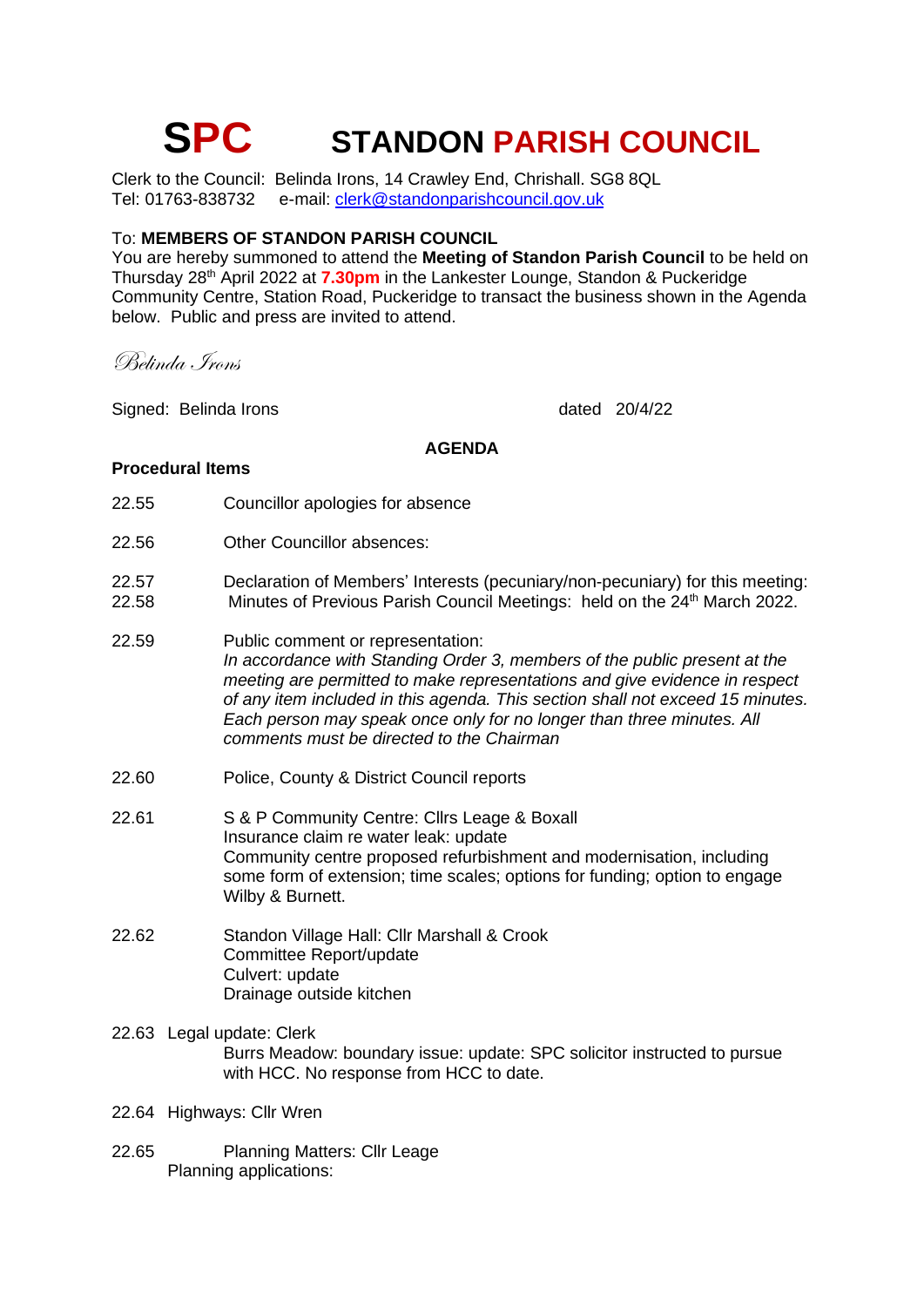| 3/22/0506/HH | 36 Station Road, Puckeridge<br>Single storey front and side extensions                                                                                                                                               |
|--------------|----------------------------------------------------------------------------------------------------------------------------------------------------------------------------------------------------------------------|
| 3/22/0744/HH | Creation of dormer window to rear.<br>Alterations to parking to include bike<br>store and electric charging point                                                                                                    |
| 3/22/0763/HH | Hill Farm Bungalow, Old Hall Green<br>Single storey rear extensions incorporating 8<br>roof lights. Conversion of garage to habitable<br>room with change of garage door for window.<br>Alterations to fenestration. |
| 3/22/0764/HH | The Conifers, Hill Farm Nursery, Old Hall<br>Green<br>Single storey side extension                                                                                                                                   |
|              |                                                                                                                                                                                                                      |

## Other Planning Matters:

Appeal: Black Grove Wood, Colliers End: appeal 26<sup>th</sup> April. APP/J1915/C/20.3244659; APP/J1915/C/20/324460; APP/J1915/C/20/3244661; APP/J1915/C/20/3244662: a 5 year agricultural tenancy has been granted by the Planning Inspectorate

SPC letter sent to Sir Oliver Heald MP regarding non-determination of some planning applications by EHDC

22.66 Finance: Itemised Payments will be shown on a separate Appendix mary:

|  |  | Finance Sumn |  |  |
|--|--|--------------|--|--|
|  |  |              |  |  |
|  |  |              |  |  |
|  |  |              |  |  |
|  |  |              |  |  |

| March account:         |             |
|------------------------|-------------|
| <b>Brought forward</b> | £246,391.91 |
| Plus Mar income        | £0.         |
| Less mar expenditure   | £14,080.52  |
| Less ring-fenced       | £150,000.00 |
| <b>TOTAL month end</b> | £84,232.97  |
|                        |             |

Quotes for refurbishment of phone boxes, notice boards and benches: discussion/ decision

22.67 Flooding: Sewers, Drains, Ditches, River:

#### 22.68 Members Portfolio reports:

| Cllr Leage:<br><b>Cllr Cowell</b>        | Friends of Rib & Quin: update<br>Huntsmans Close Car Park: facility for community use but appears to<br>be used as permanent car park by some: discussion on potential for<br>permit scheme |
|------------------------------------------|---------------------------------------------------------------------------------------------------------------------------------------------------------------------------------------------|
| <b>Cllr Foot</b>                         | Allotments<br><b>Standon Charities: update</b>                                                                                                                                              |
| <b>Cllr Hall</b><br><b>Cllr Marshall</b> | Community 1 <sup>st</sup> Responders<br>Green spaces & common land: update on works completed                                                                                               |

## 22.69 Clerk's updates:

Bench & noticeboard: weatherproofing: quotes received Telephone Kiosks: BT update & quotes for renovations Colliers End Village Hall: ENTRUST grant final report completed Section 106 fund availability: Sports facilities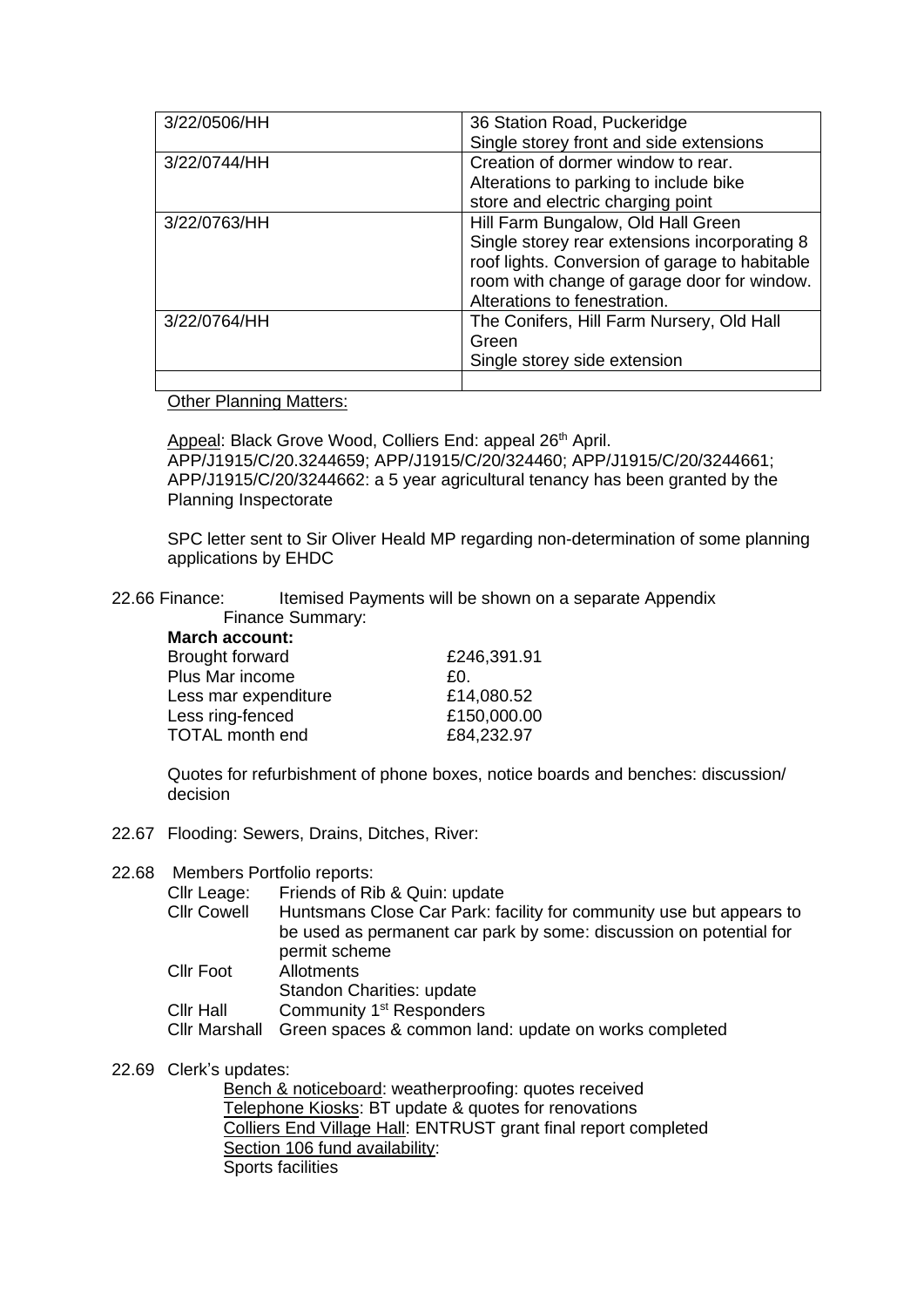Play facility Extension to community centre: works must include some form of extension Provision of community garden Litter bins: discussion: new bins/ emptying contract Huntsmans Close: height barrier: repainted Resurfacing: The Queen Elizabeth II Platinum Jubilee Garden: update

22.70 Correspondence

Mr & Mrs Hindlaugh: request to plant a memorial tree on the Memorial Field Gigaclear: request for Councillor meeting to discuss logistics Ms B Howard: bins/ playground fencing

22.71 Planning decisions and awaited decisions: Cllr Leage

| 3/20/0819/FUL      | Dowsetts Farm, Dowsetts Lane,                     |
|--------------------|---------------------------------------------------|
| Decision awaited   | <b>Colliers End</b>                               |
|                    | Engineering works to re-profile part of           |
|                    | an existing agricultural field involving          |
|                    | the creation of a temporary haul road             |
| 3/20/1146/OUT      | <b>Standon Business Park Stortford</b>            |
| Decision awaited   | Road Standon                                      |
|                    | Outline planning permission for                   |
|                    | demolition of existing buildings and              |
|                    | construction of mixed use                         |
|                    | development comprising 30                         |
|                    |                                                   |
|                    | residential dwellings and commercial              |
|                    | development of 1021 square metres                 |
|                    | of B1(a) office use, with associated              |
|                    | 96 car parking spaces and                         |
|                    | landscaping - all matters reserved                |
|                    | except for access.                                |
| 3/21/1638/LBC      | The Barnhouse, Standon Green End                  |
| 3/21/1637/HH       | Construction of single storey rear                |
| Decision awaited   | extension, removal of outside existing            |
|                    | wall of house. Replacement double                 |
|                    | glazing with new windows to side                  |
|                    | elevation and roof.                               |
| 3/21/1747/FUL      | Hawkhurst, Wellpond Green                         |
| Decision awaited   | Removal of detached garage.                       |
|                    | Construction of detached 2 storey                 |
|                    | annexe with dormers.                              |
| 3/21/1962/HH       | 11 The Moat, Puckeridge                           |
| Decision awaited   | First floor side extension                        |
| 3/21/2458/FUL      | Highfield Nursery, Wellpond Green                 |
| Decision awaited   | Demolition of four agricultural                   |
|                    | buildings and erection of two                     |
|                    | detached four bedroom dwellings with              |
|                    | integrated garages.                               |
| 3/21/2297/HH       | 4 Fishers Mead, Puckeridge                        |
| Withdrawn          | 2 storey and 1 <sup>st</sup> floor side extension |
| 3/21/2356/HH       | 100 Station Road, Puckeridge                      |
|                    |                                                   |
| Permission granted | Two storey side, single storey front              |
|                    | extension. Alterations to existing front          |
|                    | door. Two front roof lights. Single               |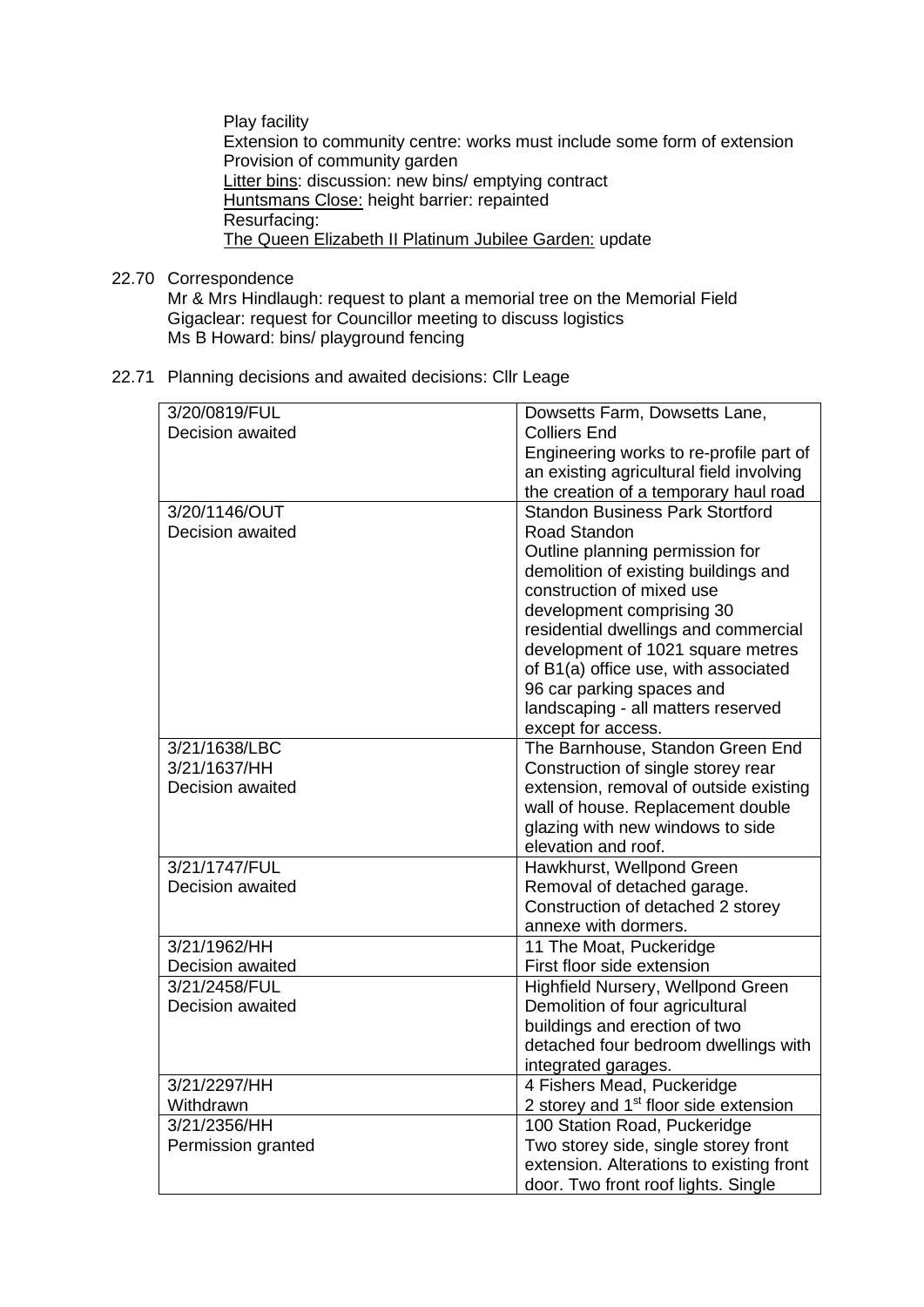|                  | storey rear extension and two roof                                          |
|------------------|-----------------------------------------------------------------------------|
|                  | lanterns and insertion of bi fold doors.                                    |
| 3/21/2186/FUL    | 41 Buntingford Road, Puckeridge                                             |
| Decision awaited | Erection of one 4 bedroom detached                                          |
|                  | dwelling with associated car parking,                                       |
|                  | private garden, external landscaping                                        |
|                  | and provision of new vehicular                                              |
|                  | access to serve existing dwelling.                                          |
| 3/21/2678/VAR    | Plot 1, Kasteel, Wellpond Green                                             |
| Decision awaited | Variation of Condition 6 of planning<br>permission ref: 3/20/1693/VAR:      |
|                  | Variation of condition 2 of planning<br>permission 3/18/1011/VAR.           |
|                  | Demolition of existing bungalow and                                         |
|                  | industrial unit, erection of two<br>detached dwellings and a new            |
|                  | vehicular access. For the re-siting of                                      |
|                  | dwelling, alterations to fenestration                                       |
|                  | and internal layout and increase in                                         |
|                  | size of outbuilding). Variation of                                          |
|                  | condition 6 (Tree/hedge retention and                                       |
|                  | protection) of planning permission:                                         |
|                  | 3/21/0403/VAR - Revised design of                                           |
|                  | proposed front boundary treatment                                           |
|                  | and planting to provide better security                                     |
|                  | and enhance the setting.                                                    |
| 3/21/2726/HH     | The Barnhouse Standon Green End                                             |
| Decision awaited | Creation of link extension to                                               |
|                  | outbuilding to facilitate the conversion                                    |
|                  | of car port into gym and                                                    |
|                  | accommodation to existing annexe.                                           |
| 3/21/2652/HH     | 132 Station Road, Puckeridge                                                |
| Decision awaited | 1 <sup>st</sup> floor side and single storey rear                           |
|                  | extensions                                                                  |
| 3/21/2675/FUL    | Vintage Corner Service Station,                                             |
| Decision awaited | Cambridge Road, Puckeridge                                                  |
|                  | Demolition of filling station and one x<br>2 storey and one x single storey |
|                  | building. Erection of a small                                               |
|                  | supermarket, creation of new vehicle                                        |
|                  | access and pedestrian access ways                                           |
|                  | and car parking                                                             |
| 3/21/2965/HH     | The Old House, Wellpond Green                                               |
| Decision awaited | 1 <sup>st</sup> floor side extension with internal                          |
|                  | alterations. Part 2 storey rear                                             |
|                  | extension and relocation of front door                                      |
|                  | with new porch.                                                             |
| 3/21/3154/FUL    | Land Opp Café Field: Land up                                                |
| Decision awaited | concrete road to A120 Stortford                                             |
|                  | Road, Standon                                                               |
|                  | Change of use from agricultural land                                        |
|                  | to secure dog walking field with                                            |
|                  | 1.89m fencing and parking                                                   |
| 3/22/0078/FUL    | 4 High Street, Standon                                                      |